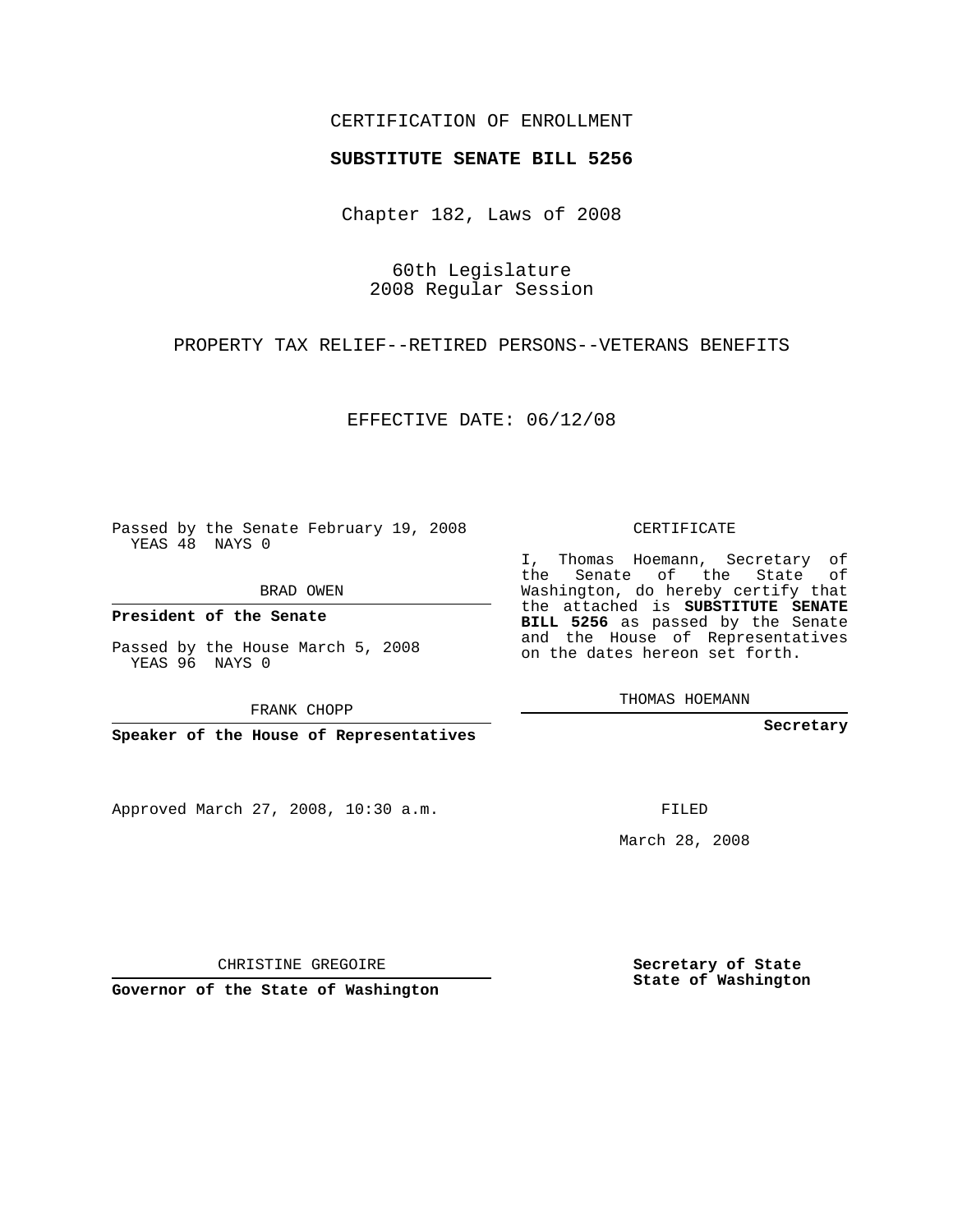# **SUBSTITUTE SENATE BILL 5256** \_\_\_\_\_\_\_\_\_\_\_\_\_\_\_\_\_\_\_\_\_\_\_\_\_\_\_\_\_\_\_\_\_\_\_\_\_\_\_\_\_\_\_\_\_

\_\_\_\_\_\_\_\_\_\_\_\_\_\_\_\_\_\_\_\_\_\_\_\_\_\_\_\_\_\_\_\_\_\_\_\_\_\_\_\_\_\_\_\_\_

Passed Legislature - 2008 Regular Session

# **State of Washington 60th Legislature 2008 Regular Session**

**By** Senate Ways & Means (originally sponsored by Senators Prentice, Roach, Fairley, Kastama, Eide, Hobbs, Fraser, Rockefeller, Kohl-Welles, Rasmussen, Franklin, Kilmer, Honeyford, and Keiser)

READ FIRST TIME 01/31/08.

 AN ACT Relating to excluding veterans benefits from the income calculation for the retired person property tax relief program; amending RCW 84.36.383; and creating a new section.

BE IT ENACTED BY THE LEGISLATURE OF THE STATE OF WASHINGTON:

 **Sec. 1.** RCW 84.36.383 and 2006 c 62 s 1 are each amended to read as follows:

 As used in RCW 84.36.381 through 84.36.389, except where the context clearly indicates a different meaning:

 (1) The term "residence" means a single family dwelling unit whether such unit be separate or part of a multiunit dwelling, including the land on which such dwelling stands not to exceed one acre, except that a residence includes any additional property up to a total of five acres that comprises the residential parcel if this larger parcel size is required under land use regulations. The term shall also include a share ownership in a cooperative housing association, corporation, or partnership if the person claiming exemption can establish that his or her share represents the specific unit or portion of such structure in which he or she resides. The term shall also include a single family dwelling situated upon lands the fee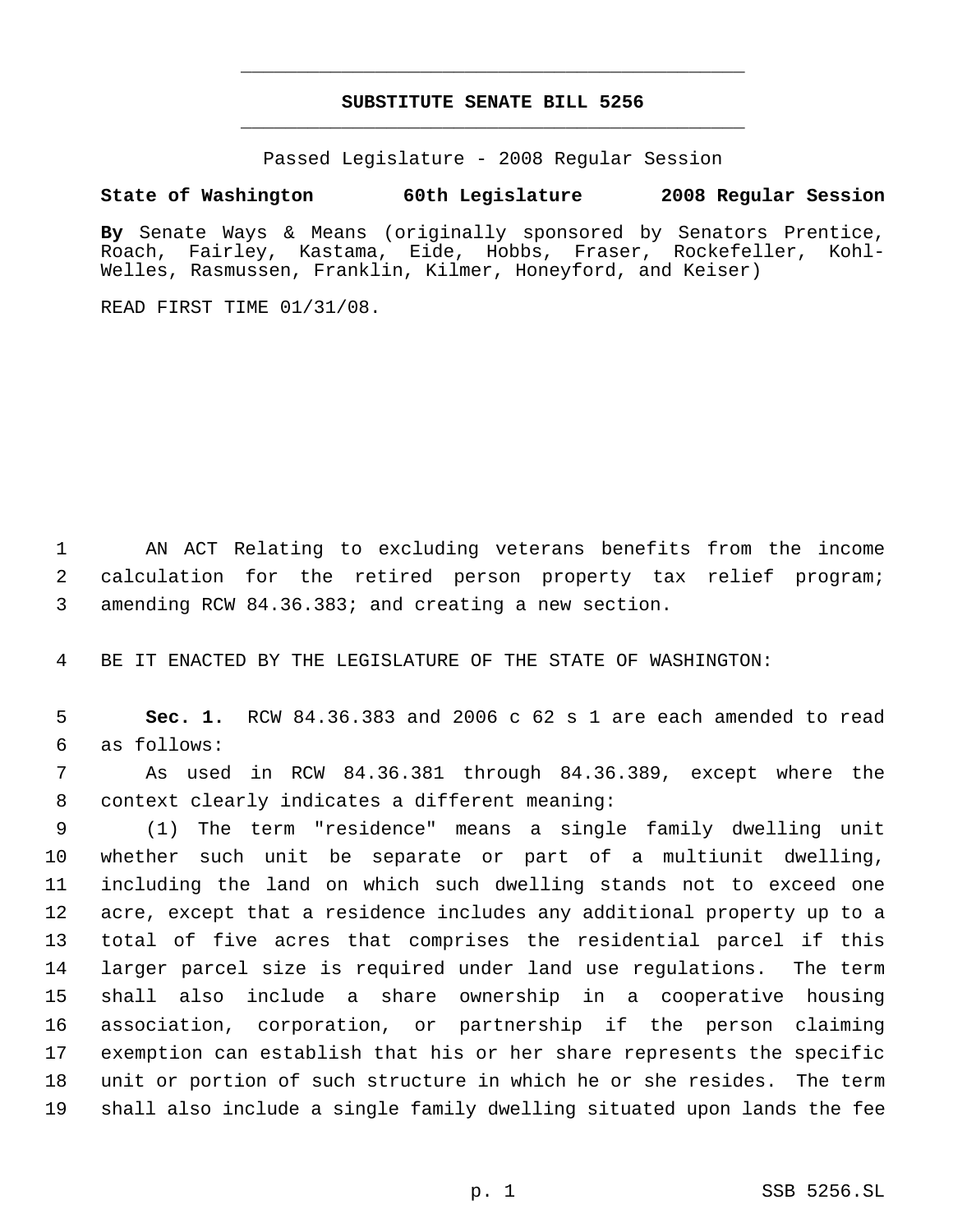of which is vested in the United States or any instrumentality thereof including an Indian tribe or in the state of Washington, and notwithstanding the provisions of RCW 84.04.080 and 84.04.090, such a residence shall be deemed real property.

 (2) The term "real property" shall also include a mobile home which has substantially lost its identity as a mobile unit by virtue of its being fixed in location upon land owned or leased by the owner of the mobile home and placed on a foundation (posts or blocks) with fixed pipe, connections with sewer, water, or other utilities. A mobile home located on land leased by the owner of the mobile home is subject, for tax billing, payment, and collection purposes, only to the personal property provisions of chapter 84.56 RCW and RCW 84.60.040.

(3) "Department" means the state department of revenue.

 (4) "Combined disposable income" means the disposable income of the person claiming the exemption, plus the disposable income of his or her spouse, and the disposable income of each cotenant occupying the residence for the assessment year, less amounts paid by the person claiming the exemption or his or her spouse during the assessment year for:

 (a) Drugs supplied by prescription of a medical practitioner authorized by the laws of this state or another jurisdiction to issue prescriptions;

 (b) The treatment or care of either person received in the home or in a nursing home, boarding home, or adult family home; and

 (c) Health care insurance premiums for medicare under Title XVIII of the social security act.

 (5) "Disposable income" means adjusted gross income as defined in the federal internal revenue code, as amended prior to January 1, 1989, or such subsequent date as the director may provide by rule consistent with the purpose of this section, plus all of the following items to the extent they are not included in or have been deducted from adjusted gross income:

 (a) Capital gains, other than gain excluded from income under section 121 of the federal internal revenue code to the extent it is reinvested in a new principal residence;

- (b) Amounts deducted for loss;
- (c) Amounts deducted for depreciation;
- (d) Pension and annuity receipts;